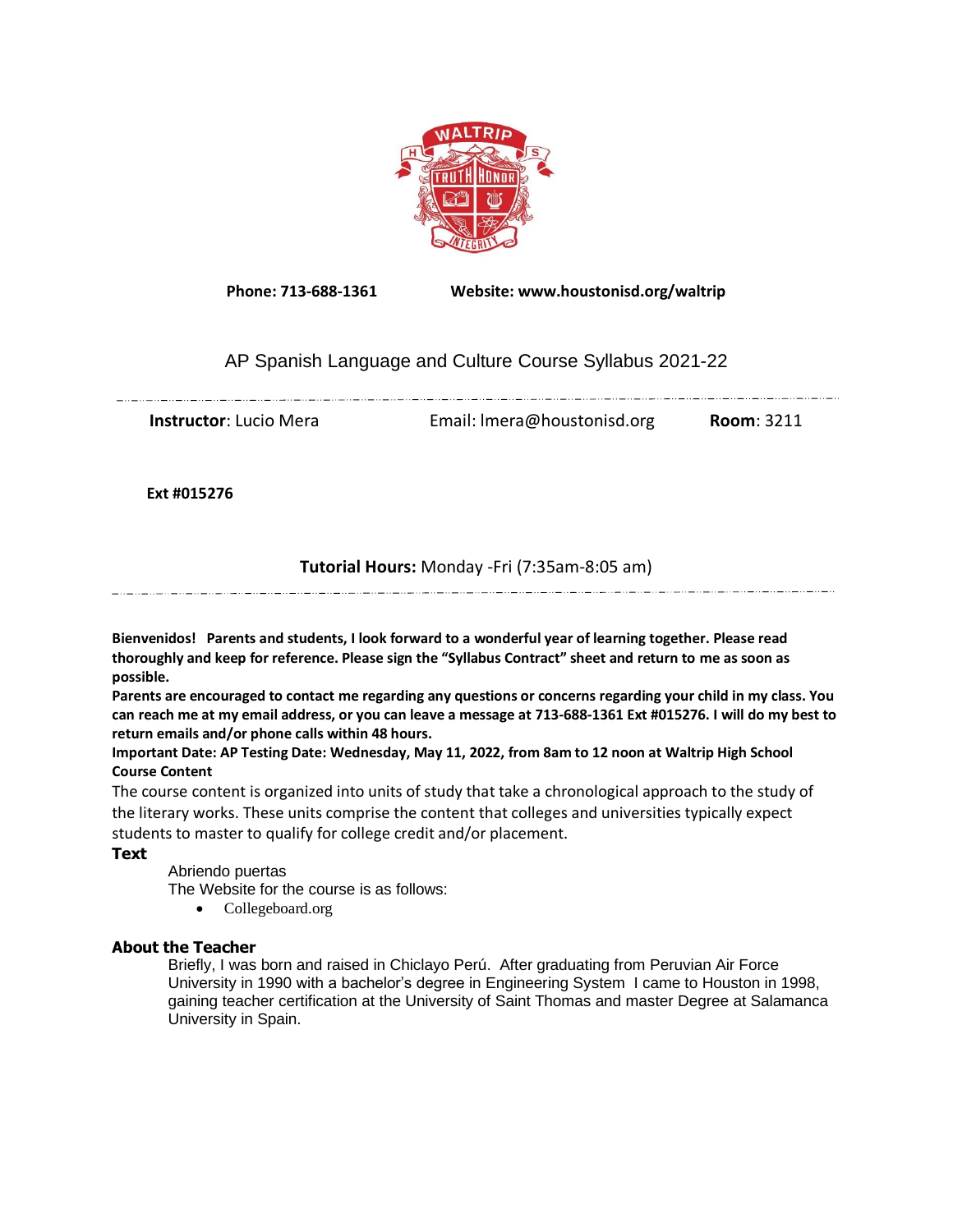## I.- COURSE OVERVIEW

The AP Spanish Language and Culture course provides students with opportunities to develop language proficiency across the three modes of communication: Interpretive, Interpersonal, and Presentational. Students learn about culture through the use of authentic materials that are representative of the Spanishspeaking world. Materials include a variety of media such as newspapers, organization websites, music selections, literary works, interviews, movies, charts, and graphs. AP Spanish Language and Culture is a language acquisition course designed to provide students with the necessary skills and intercultural understanding to enable them to communicate successfully in an environment where Spanish is spoken and as such, is an immersion experience requiring exclusive use of Spanish, a requirement which the class participation grade reflects.

The requirements of this course are comparable to a college reading, composition and conversation course. For this reason, the course will be taught entirely in Spanish.

Students enrolling in AP® Spanish Language & Culture should have a superior to excellent command of the Spanish language and be willing to meet all the requirements as stipulated for this course. The students will further develop their proficiency in the four basic language skills--listening, reading, speaking and writing-- through a variety of materials and topics. Course activities focus on the six major themes of the AP Exam.

- 1. Las familias y las comunidades
- 2. La ciencia y la tecnología
- 3. La belleza y la estética
- 4. La vida contemporánea
- 5. Los desafíos mundiales
- 6. Las identidades personales y pύblicas

The principal texts will reinforce previously learned material and introduce new vocabulary and grammatical structures necessary for the students to successfully attain fluency in the target language and prepare for the examination at the conclusion of the school year. The texts also provide readings (original literary excerpts) and other appropriate topics that will enable the students to develop critical thinking and challenge their imaginations. It is of primary importance that the students be able to express themselves in the Spanish language orally and in writing. Frequent compositions directed and free response are expected from all students. Writing opportunities will cover a variety of subjects related to the major themes of the AP Exam. Discussions in class will be used as points of departure for composition and oral topics. The length of the compositions will be determined by topics. Length ranges from a paragraph to 300-word essays, depending on the topic.

## II.- COURSE OBJECTIVES

The course should be including, but not limited to the following objectives:

- Read to understand and interprets written and spoken language to do oral and writing presentation in Spanish to an audience presenting information or persuasive arguments on general topics using a variety of vocabulary, appropriate pronunciation and intonation, and proper grammar and syntax,
- Identify and summarize the main points and significant details from authentic Spanish spoken, listened and written resources,
- Read to identify the main and secondary ideas, writer purpose and make comparison and contracts,
- Communicate via interpersonal and presentational written correspondence,
- Use the oral and writing process to communicate ideas, opinions and make inferences and predictions in Spanish
- Recognize cross-cultural elements and differences pronunciations in oral and written texts from Hispanic literature, recordings, films, online news, magazines and Websites.
- Understand the similarities and differences between different cultures and recognize their values and contributions,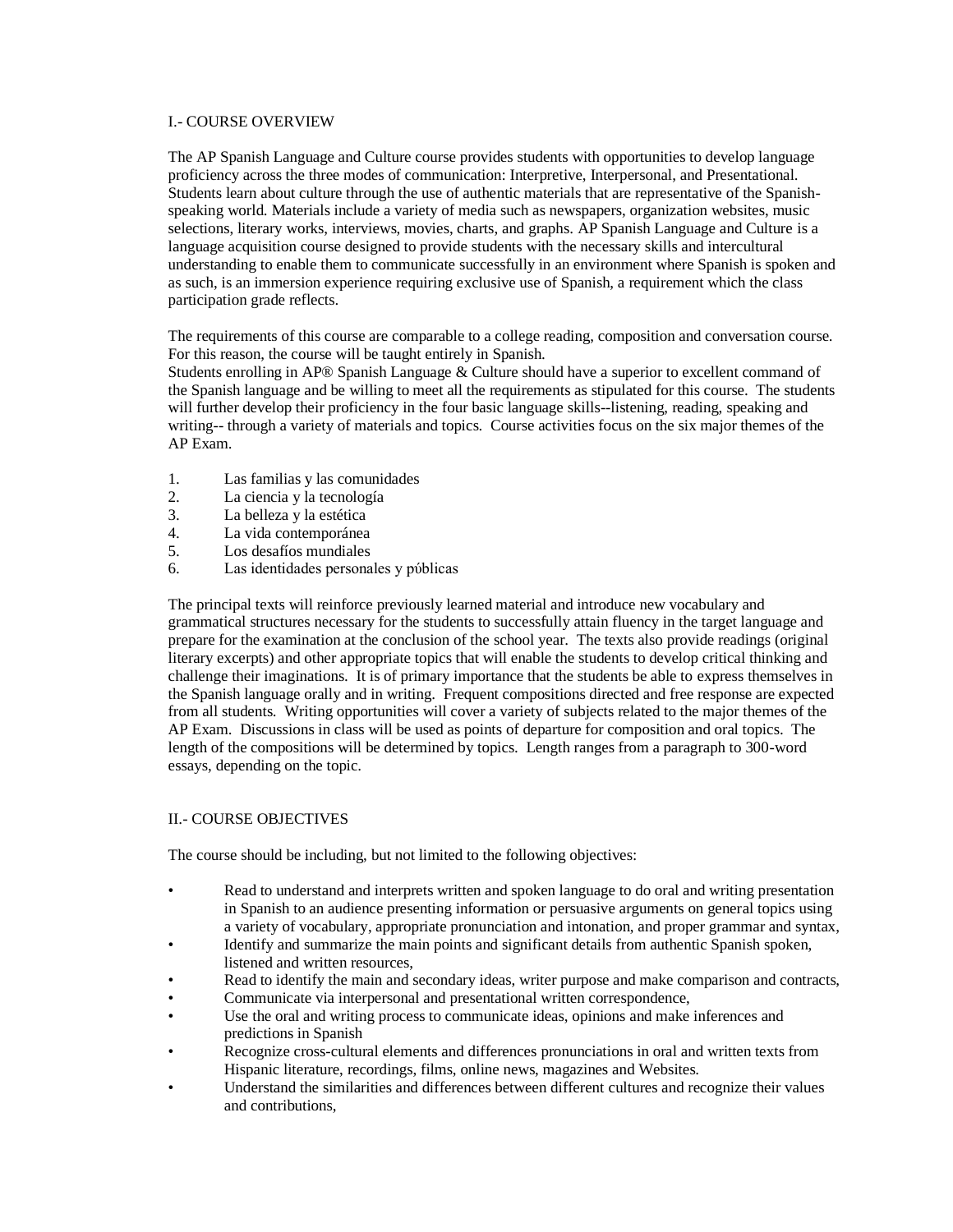- Review and learn the Spanish grammar in the literature context to do structural and functional analysis of the components of the sentences, to produce or present information or persuasive arguments with coherence and good grammar and syntax in the daily work and writing process.
- Provide the opportunity to express orally and through composition or short essays about different topics according to the expectation of the new standards of 21st Century: understanding crosscultural differences make the comparisons and Connections as a Multicultural Community.

III. Scope and Sequence: AP themes to be covered include:

Curricular Requirements

.

CR1 The teacher uses the target language almost exclusively in class and encourages students to do likewise.

CR2a Instructional materials include a variety of authentic audio and video recordings.

CR2b Instructional materials include a variety of authentic nonliterary texts such as newspaper and magazine articles.

CR2c Instructional materials include a variety of authentic literary texts.

CR3a The course provides opportunities for students to demonstrate their proficiency in Spoken Interpersonal Communication in a variety of situations in the Intermediate to Pre-Advanced range.

CR3b The course provides opportunities for students to demonstrate their proficiency in Written Interpersonal Communication in a variety of situations in the Intermediate to Pre-Advanced range.

CR4a The course provides opportunities for students to demonstrate their ability in Interpretive Communication to understand and synthesize information from a variety of authentic audio, visual, and audiovisual materials.

CR4b The course provides opportunities for students to demonstrate their ability in Interpretive Communication to understand and synthesize information from a variety of authentic written and print resources.

CR5a The course provides opportunities for students to demonstrate their proficiency in Spoken Presentational Communication in the Intermediate to Pre-Advanced range. CR5b The course provides opportunities for students to demonstrate their proficiency in Written Presentational Communication in the Intermediate to Pre-Advanced range. CR6a The course explicitly addresses the Global Challenges theme.

CR6b The course explicitly addresses the Science and Technology theme.

CR6c The course explicitly addresses the Contemporary Life theme.

CR6d The course explicitly addresses the Personal and Public Identities theme.

CR6e The course explicitly addresses the Families and Communities theme.

CR6f The course explicitly addresses the Beauty and Aesthetics theme.

CR7 The course provides opportunities for students to demonstrate an understanding of the products, practices, and perspectives of the target cultures.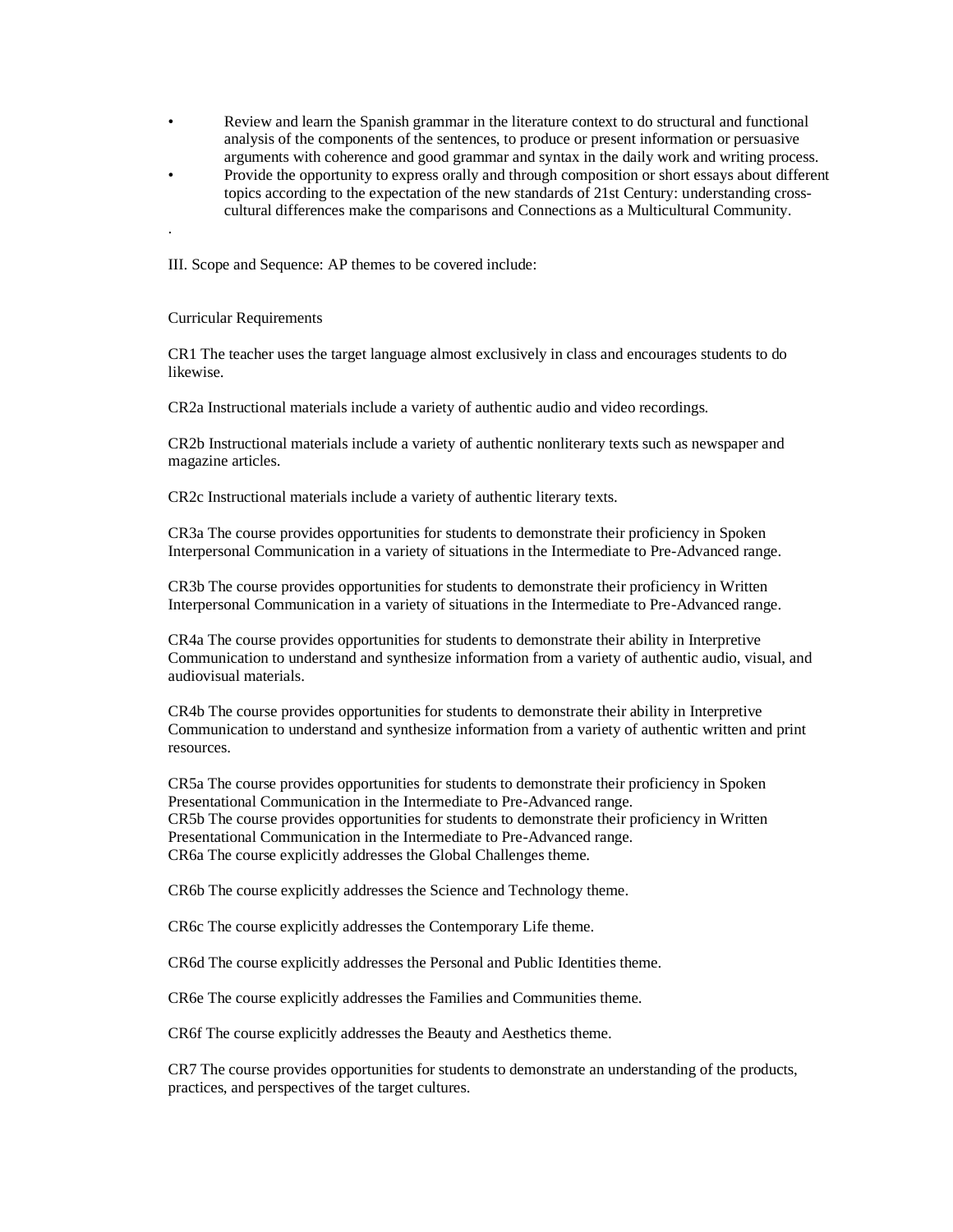CR8 The course provides opportunities for students to make comparisons between and within languages and cultures.

CR9 The course prepares students to use the target language in real-life settings.

#### UNIT COMPONENTS

Each unit includes work on the following skills and strategies:

#### Grammar

This course requires students to update and broaden their awareness of Spanish grammatical structures. There is a strong focus on the appropriate use of verb tenses and moods, as well as in-depth review of grammatical topics covered in previous years of Spanish study. Students are encouraged to correct themselves and each other to increase their understanding of grammar, in English as well as Spanish.

#### Reading

Each unit includes multiple reading selections. Many reading assignments are taken directly from college board. Others come from a variety of authentic resources. Students are encouraged to read each selection on their own and respond to prepared written or spoken questions. They will learn to use context clues and other techniques to garner meaning without the use of a language dictionary. To increase vocabulary acquisition, students will maintain a self-created dictionary to which they will add new words or expressions as they encounter them.

#### Writing

Students will write in a variety of formats in order to demonstrate proficiency with grammar, vocabulary and facts, and to articulate their opinions. Writing exercises are completed in class and each unit contains several graded writing samples. Written assignments will often be discussed in class and used for peerediting exercises. Students will regularly write interpersonal entries such as e-mails, journals, blogs, letters. They will also write formal compositions and essays, based on the material covered in each unit to serve as practice for the presentational writing portion of the AP® Spanish Language and Culture exam. Students will be able to track their progress and growth in said writing activities by the accompaniment of the same rubrics used on the exam.

#### Listening

The teacher will conduct almost all instruction, explanation, and exercises in Spanish. Students will become accustomed to listening to a variety of Spanish accents and dialects as they listen to each other, other teachers at the school and any guest speakers. They will have many opportunities to listen to a variety of samples by native speakers from the audio CDs provided by online sources and the teacher's diverse music and film collection. Students will learn techniques to grasp important information when listening to rapidly spoken Spanish, and they will be tested on listening comprehension using multiplechoice and open-ended question formats.

#### Speaking

Spanish is the official language of the course; students are expected to speak Spanish exclusively while in class and to practice Spanish consistently with the teacher, as well as with other adults and peers outside the classroom if presented the opportunity. Students will practice regularly on a variety of topics. Students will often be asked to orally summarize writing assignments and listening samples in order to improve vocabulary retention and practice and will practice speaking out loud simultaneously in preparation for the oral component of the AP® Spanish Language and Culture exam. Students will be encouraged to use a wide range of vocabulary and sentence structures in order to be creative and more expressive. The students will also have a weekly assignment from college board. Throughout the week, they will use a variety of Spanish language websites to find a current event of personal interest.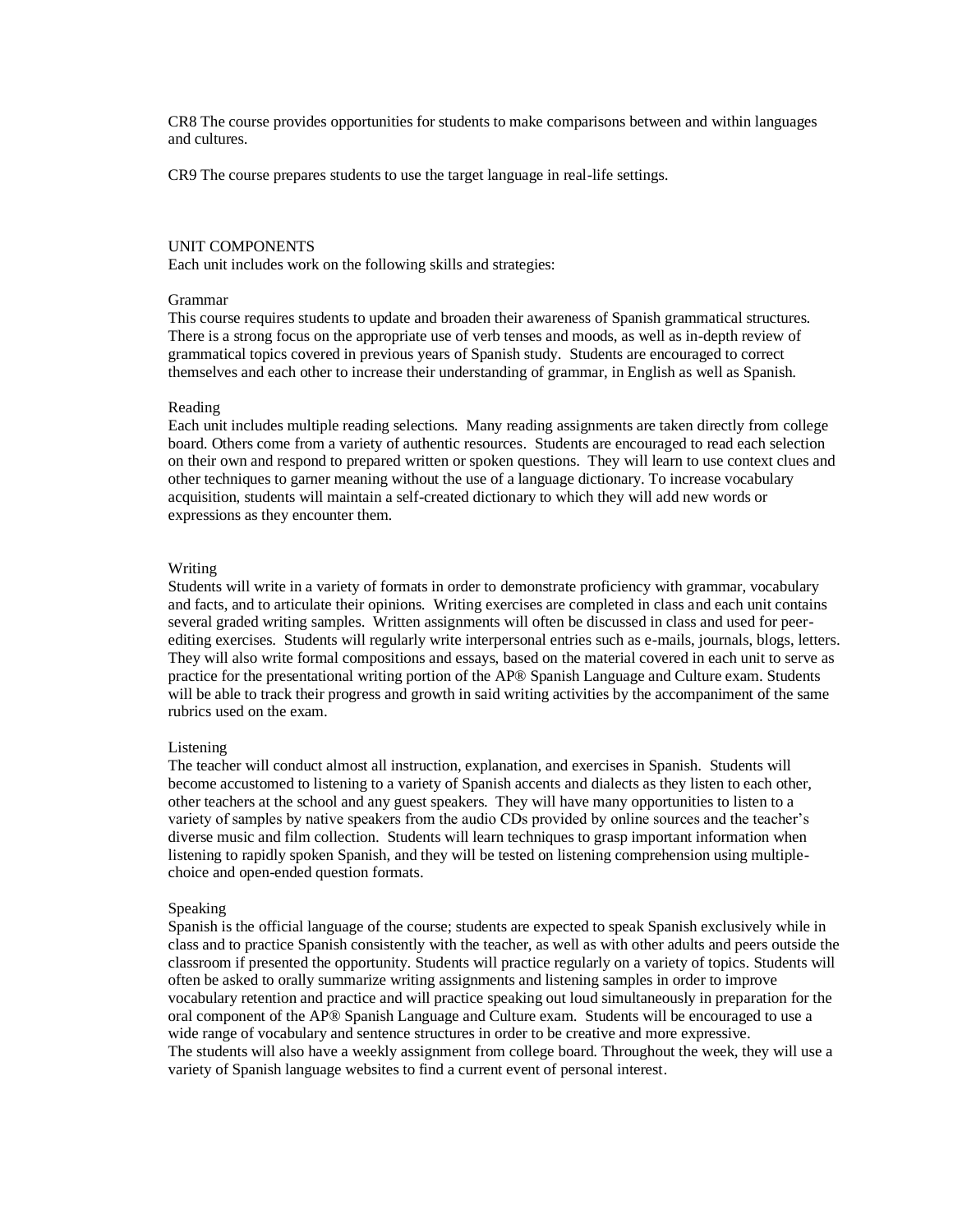## **Culture**

Understanding the cultural differences between the target language of study and one's native tongue is a vital component of language acquisition. The students will gain a deeper understanding of cultural and historical experiences that are a part of everyday life to those in Spanish-speaking world. Based on the calendar year, there will be monthly cultural activities for the students to immerse themselves in, including but not limited to: movie nights, modismos and refranes.

Unit 1: Las familias y las comunidades [CR6e]

Essential Questions:

- ¿Cómo se define la familia en distintas sociedades?
	- ¿Cómo contribuyen los individuos al bienestar de las comunidades?

¿Cuáles son las diferencias en los papeles que asumen las comunidades y las familias en las diversas sociedades del mundo?

Sample Learning Activities:

Interpersonal Writing: Write an e-mail to a friend about an activity or extracurricular experience in which you have learned important life lessons. [CR3b]

Interpersonal Speaking: Talk about what you have learned and how those lessons have influenced you. [CR3a]

Interpretive Communication/Interpersonal Speaking: Make a list of community service organizations in your school and discuss: [CR4b] & [CR3a]

- 1. a) their objectives
- 2. b) main projects
- 3. c) share with class
- Interpretive Communication: Tiempo de juego (Fundación Tiempo de Juego.)
- http://www.tiempodejuego.org [CR4b]
- Presentational Writing: After reading Tiempo de juego, think of a club or program you would like to start in your school and write a proposal to your school principal explaining the following points: [CR5b]
	- 1. a) importance of the program
	- 2. b) who would benefit
	- 3. c) vision & mission
	- 4. d) goals
- Assessments: Interpretive Communication [CR4a] & [CR4b]
- Interpersonal Writing [CR3b]
- Interpersonal Speaking [CR3a]
- Presentational Writing [CR5b]
- Presentational Speaking [CR5a]
- •

Unit 2: La ciencia y la tecnología [CR6b]

Essential Questions:

¿Qué impacto tiene el desarrollo científico y tecnológico en nuestras vidas?

¿Qué factores han impulsado el desarrollo y la innovación en la ciencia y la tecnología?

- ¿Qué papel cumple la ética en los avances científicos?
- •
- Sample Learning Activities:
- Interpersonal Writing: Write a message to a friend about your cell phone habits and how they are affected during school hours. [CR3b]
- Interpretive Communication: No sin mi móvil (María Valerio Sainz.)<http://www.elmundo.es/> [CR4b]
- Interpersonal Speaking: Discuss the article. Is nomofobia a real problem? Do you know people affected by it? [CR3a]
- Presentational Speaking: Addiction to technological devices/Solutions. [CR5a]
- Interpretive Communication: Un atajo, un camino (Mariana Flores Villalba.)
- http://www.youtube.com/watch?v=CYn2m.0I3h-L0 [CR4a]
- Un atajo, un camino (Mariana Flores Villalba.) [CR4a]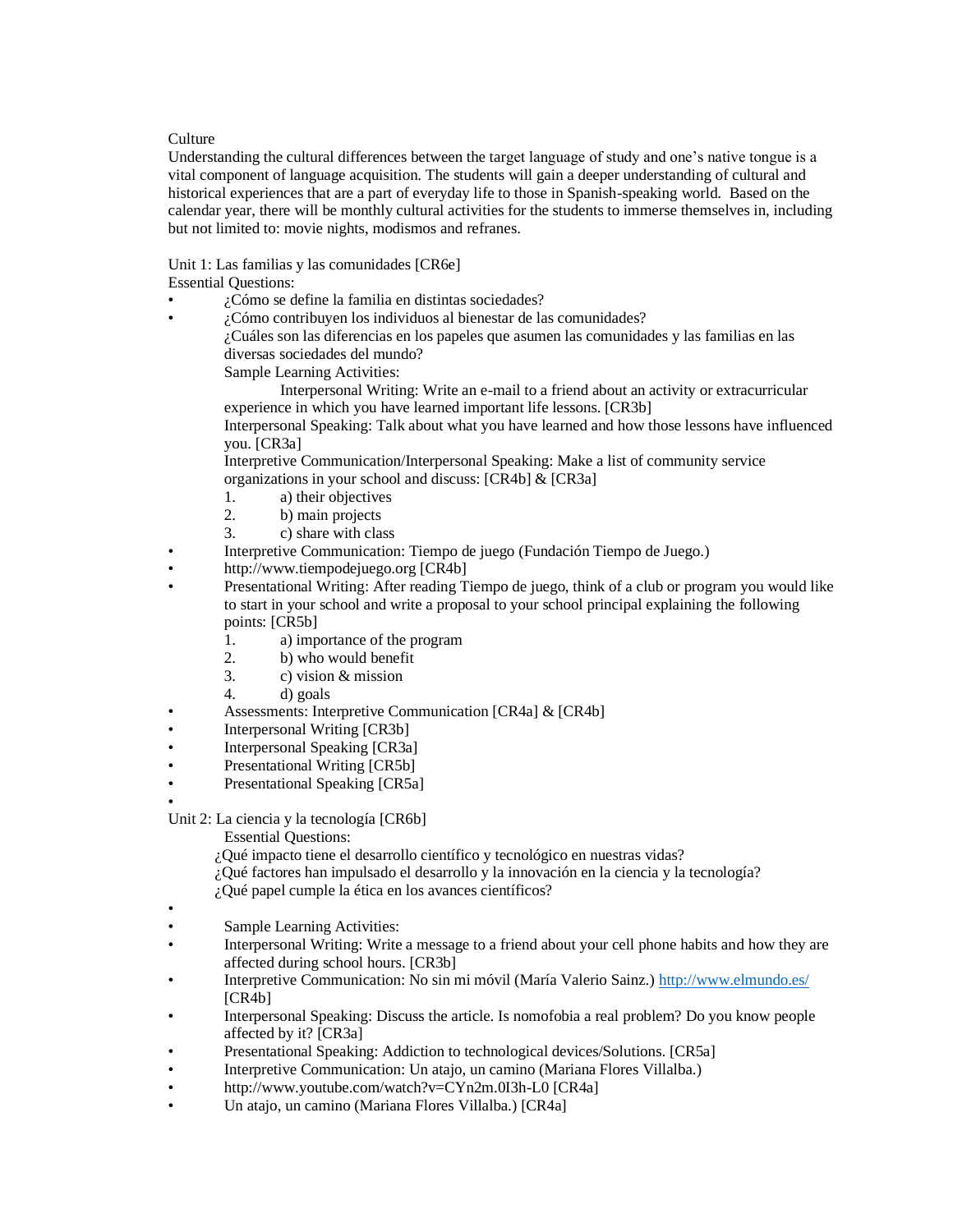- Presentational Writing: After watching Un atajo, un camino, write a letter to a local energy company about the importance of starting a program of renewable energy sources. [CR5b]
- Assessments: Interpretive Communication [CR4a] & [CR4b]
- Interpersonal Writing [CR3b]
- Interpersonal Speaking [CR3a]
- Presentational Writing [CR5b]
- Presentational Speaking[CR5a]
- •

Unit 3: La belleza y la estética [CR6f]

Essential Questions:

¿Cómo se establecen las percepciones de la belleza y la creatividad?

¿Cómo influyen los ideales de la belleza y la estética en la vida cotidiana?

- ¿Cómo las artes desafían y reflejan las perspectivas culturales?
- Sample Learning Activities:
- Interpersonal Writing/Speaking: Write a brief description of the following and share with a partner:
- $[CR3b] & [CR3a]$ 
	- 1. a) a beautiful place you have visited
	- 2. b) a beautiful person you know
	- 3. c) a beautiful song you like
- Interpretive Communication: El concepto de lo estético a través de la historia (M. Rodríguez y Mª Rodríguez)
- http://www.macroestetica.com/articulos/el-concepto-de-lo-estetico-a-traves-de-la-historia/ [CR4b]
- Presentational Writing: ¿Qué aprendiste en esta lectura sobre la evolución del concepto de la belleza? ¿Qué semejanzas/diferencias encuentras entre conceptos de la estética de otras generaciones con tu generación?
- Interpretive Communication: Umbrales/: Arte precolombino (Luis Jaime Castillo)
- http://umbrales-tvperu.blogspot.com/2012/06/umbrales-arte-precolombino.html [CR4a]
- Interpersonal Writing: Write an e-mail to a friend sharing your thoughts about pre-Columbian art.
- $[CR3b]$
- Assessments: Interpretive Communication [CR4a] & [CR4b]
- Interpersonal Writing [CR3b]
- Interpersonal Speaking [CR3a]
- Presentational Writing [CR5b]
- Presentational Speaking [CR5a]

Unit 4: La vida contemporánea [CR6c]

Essential Questions:

¿Cómo definen los individuos y las sociedades su propia calidad de vida?

¿Cómo influyen los productos culturales, las prácticas y las perspectivas de la gente en la vida contemporánea?

¿Cuáles son los desafíos de la vida contemporánea? http://www.[youtube.com/watch?v=Xyp7xt](outube.com/watch?v=Xyp7xt-ygy0•Sampl)[ygy0•Sample](outube.com/watch?v=Xyp7xt-ygy0•Sampl) Learning Activities:

- Interpersonal Writing: Write an e-mail to a friend about a trip to a Spanish-speaking country.  $[CR3b]$
- Interpersonal Speaking: What other country would you like to visit and why? [CR3a] Interpretive Communication: Qué difícil es hablar el español (intentalocarito.)
- http://www.youtube.com/watch?v=Xyp7xt-ygy0 [CR4a]
- Presentational Speaking: Personal experiences learning Spanish (motivations, difficulties, etc.) [CR5a]
- Interpretive Communication: Prepárese: En el futuro, todos autónomos (El País.)
- http://sociedad.elpais.com/sociedad/2012/05/29/vidayartes/1338320269\_995685.html [CR4b]
- Presentational Writing: How can universities prepare students for success long term? [CR5b]
- Assessments: Interpretive Communication [CR4a] & [CR4b]
- Interpersonal Writing [CR3b]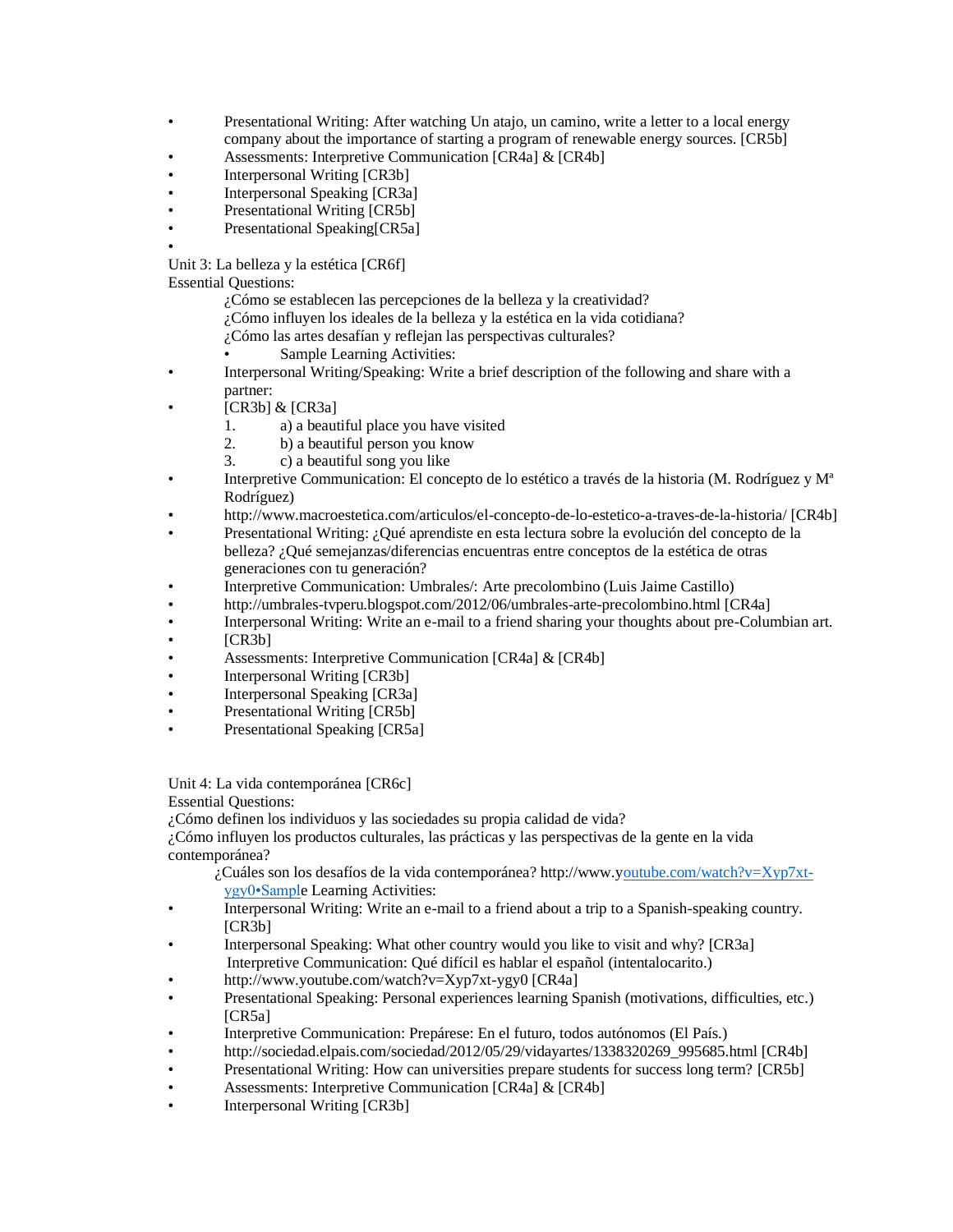- Interpersonal Speaking [CR3a]
- Presentational Writing [CR5b]
- Presentational Speaking[CR5a]
- •

Unit 5: Los desafíos mundiales [CR6a]

Essential Questions:

¿Cuáles son los desafíos sociales, políticos y del medioambiente que enfrentan las sociedades del mundo? ¿Cuáles son los orígenes de esos desafíos?

¿Cuáles son algunas posibles soluciones a esos desafíos?

- Sample Learning Activities:
- Interpersonal Writing: Write an e-mail to the founder of Posada de Belén, a home for abused boys in Lima, expressing that you would like to spend Spring Break with them as a volunteer. [CR3b]
- Interpretive Communication: Clase media crece en América Latina y el Caribe (Radio ONU.)
- [http://www.ivoox.com/clase-media-crece-america-latina-el-audios-mp3\\_rf\\_1572148\\_1.html](http://www.ivoox.com/clase-media-crece-america-latina-el-audios-mp3_rf_1572148_1.html) [CR4a]
- Interpersonal Speaking: How does greater access to higher education for women affect the economy of a region? [CR3a]
- Presentational Writing: In what ways do the environment, natural resources and physical geography influence the economy of a nation? [CR5b]
	- 1 Interpretive Communication: Arrugas (Paco Roca.)<br>2 http://www.pacoroca.com/portfolio/arrugas#!pretty
	- http://www.pacoroca.com/portfolio/arrugas#!prettyPhoto [CR4b]
	- 3 Presentational Speaking: Compare the treatment of the elderly in your own culture with another one.
- Assessments: Interpretive Communication [CR4a] & [CR4b]
- Interpersonal Writing [CR3b]
- Interpersonal Speaking [CR3a]
- Presentational Writing [CR5b]
- Presentational Speaking[CR5a]

Unit 6: Las identidades personales y públicas [CR6d] Essential Questions:

¿Cómo se expresan los distintos aspectos de la identidad en diversas situaciones?

¿Cómo influyen la lengua y la cultura en la identidad de una persona?

- ¿Cómo se desarrolla la identidad de una persona a lo largo del tiempo?
- Sample Learning Activities:
- Interpersonal Writing: Write an e-mail to a new student suggesting ways to adapt to his/her new school, meet other students and feel he/she belongs. [CR3b]
- Interpretive Communication: Expulsados (Francisco Jiménez.) http://books.google.com [CR4b]
- Interpersonal Speaking: Compare your experiences with those of Francisco Jiménez in the areas of life conditions, school experiences, home responsibilities and fears or concerns. [CR3a]
- Presentational Writing: Write a persuasive essay for or against the deportations of Francisco and Roberto. [CR5b]
- Interpretive Communication: El espía (Juan Bautista Stagnaro.) [CR4a]
- http://www.youtube.com/watch?v=7IEn9QHYA1Y
- Presentational Speaking: José de San Martín: a traitor to Spain or a patriot to Argentina?
- Assessments: Interpretive Communication [CR4a] & [CR4b]
- Interpersonal Writing [CR3b]
- Interpersonal Speaking [CR3a]
- Presentational Writing [CR5b]
- Presentational Speaking[CR5a]

## 1. - GRADING

It is my sincere hope that every student earns a course grade correlating AP grade that reflects their desire and effort. In most cases, these will both be very high.

Students earn points in three categories, outlined below: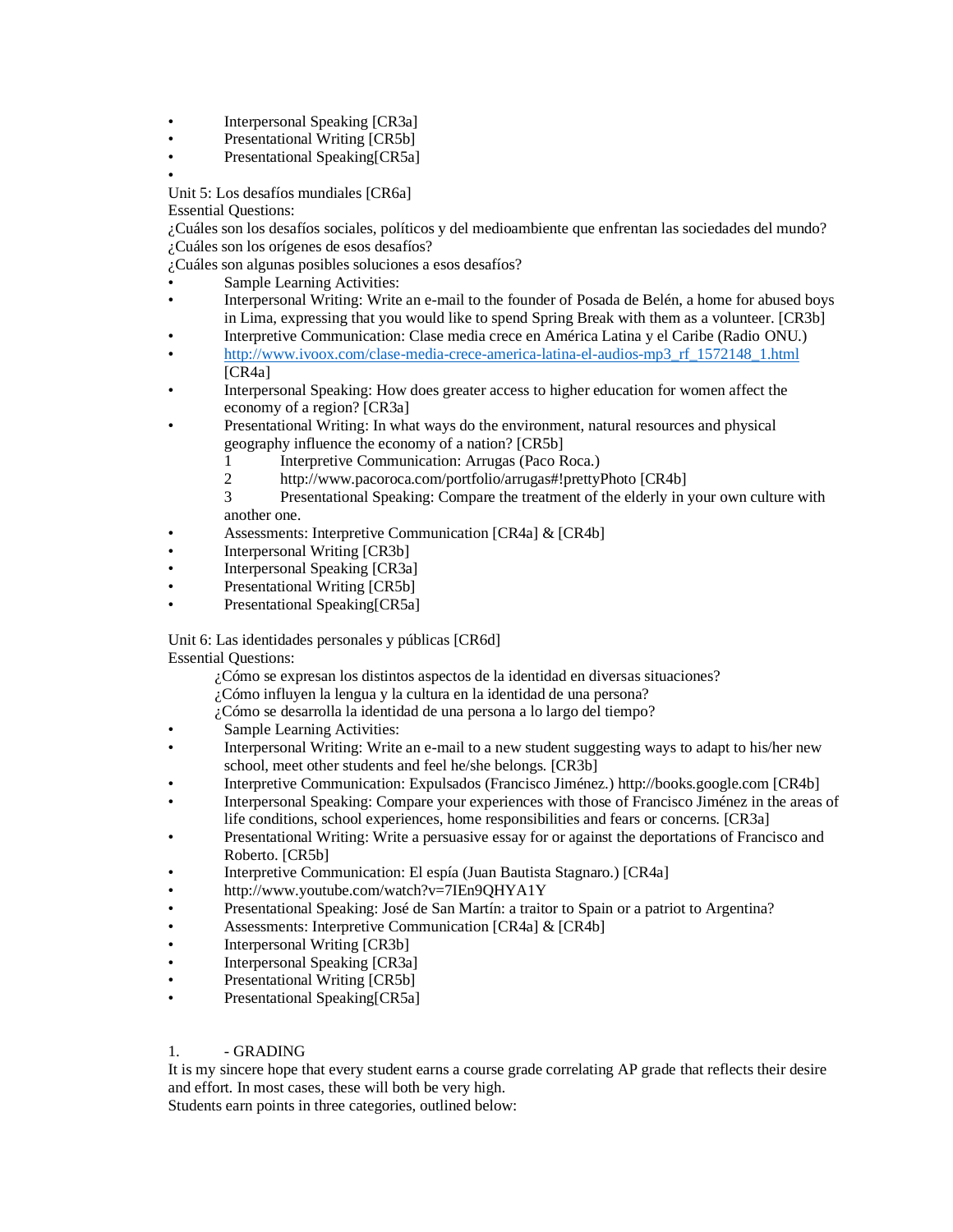Mechanics (50% 1st semester; 40% 2nd semester)

This category covers the basic building blocks of what students should know in the language in order to later perform in the three modes of communication. It includes daily homework, in-class quizzes and announced journal entries. The following are examples of assignments and assessments that fall under mechanics. Some mechanics assignments are simply awarded points for completion (especially during the first semester). During the second semester, points are awarded for correctness, originality, richness of expression, topic development and fluency (according to guidelines developed by the College Board).

- Daily quizzes (vocabulary, grammar review, reading or listening comprehension, cultural understanding, oral quizzes, etc.). Most quizzes are unannounced although usually expected. Cultural questions are graded on a scale of 1-3, where 3 represents a deep understanding with unique insight and pertinent connections, 2 represents basic understanding with some insight and 1 represents familiarity with the concept at a superficial level.
- Journal entries. Students complete 1-3 journal entries for each 6-day cycle. These are marked using a correction key. Students then need to correct errors prior to turning in the journal for the next entry. Sample journal entries include reflections on classroom discussions, opinion statements, e-mails, informal letters, short creative works, questions, hypothetical conversations, etc.
- Practice interpersonal conversations or 2-minute charlas (prior to formally graded situations)
- Cultural presentations. Throughout the year, students engage in a series of cultural interviews with native Spanish speakers.
- Students check their knowledge and understanding of what they are learning through readings, podcasts, videos and the Internet against the practices and perspectives of living people. Points of agreement and disagreement are synthesized through in-class presentations, discussions and informal journal entries.
- Daily conversation points. During some class discussions, students earn points for making original, salient points. These conversations include debates, free-answer sessions, Socratic circles, think-pair-share activities, brainstorming sessions, etc.
- Google doc/Google Classroom /Blog participation. All students are required to contribute to the class Google Docs, in which materials for each unit are organized, reflected upon and developed.
- Practice multiple choice passages (reading, listening and combined). Many of these come from the course workbook or online resources provided by the textbook company.

Performances (40% first semester, 50% second semester)

This category covers what students should be able to do using the language, including but not limited to the tasks required on the AP® exam. Types of performances are listed below.

- Directed response (multiple choice) exams in the format of the AP Exam.
- 2-minute CHARLAS. Each class period, 2-3 students present a formal 2-minute charla on a topic related to the unit being studied. Some of these are announced previously and others are given on the day of the charla. Students are required to use outside sources for the majority of these topics and may be required to prepare and use visual aids for certain cultural topics, These are graded on a sliding scale (see tables below) using the presentational speaking guidelines provided by the College Board.
- Other formal presentations. Students also have the opportunity to present in other contexts such as debates, original class projects (videos, Prezi documents, cultural capsules, etc.), current-event news stories, skits and review presentations.
- Interpersonal conversation practice. Students perform interpersonal conversations with partners and small groups,
- In-class or at-home interpersonal writing activities. These are all done for 15 minutes during class time (about once per 6-day cycle). Many of these come from prompts similar to the e-mail response on the test, always based on the theme or literary work being discussed. Many of these are written in the course reflection journal, but some topics are written in the class blog or via google docs.
- Formal essays. Once a month, students get the chance to write a formal essay (persuasive, expository, synthesis) based on authentic sources (documentaries, news reports, interviews, newspaper and magazine articles) and related to the essential questions of the unit. These are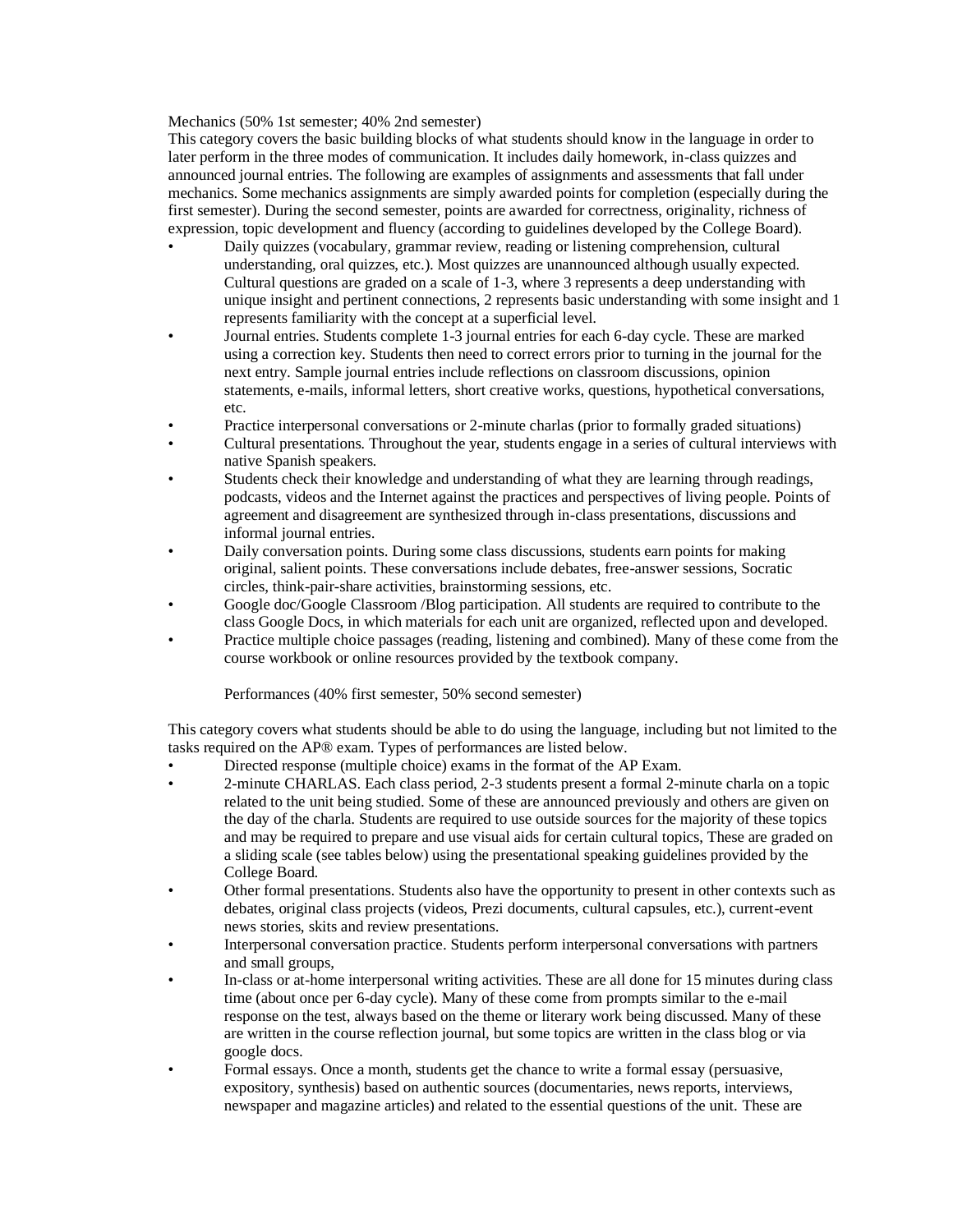graded on a sliding scale (see tables- Grade conversion charts) using the presentational writing guidelines provided by the College Board.

Student Evaluation:

The final grade is calculated based in the following grading scale:

| <b>Classwork</b>    | 50% |
|---------------------|-----|
| Quiz, Test, Project | 30% |
| Participation       | 20% |

#### GRADING POLICIES:

-Quizzes will be given bi-weekly. Almost all quizzes will be announced. They will often consist of vocabulary, reading assignments or any work covered in class.

-NO LATE HOMEWORK WILL BE ACCEPTED! The only acceptable excuse is an excused absence from the office. Homework must be TURNED IN before the class period begins. There is no partial credit offered so make sure it is done on time.

-Classwork will be graded based on the following: notes taken in class, class participation and work assigned in class. Classwork must be completed upon the ending of the period to receive credit.

-Homework and Quizzes will be posted on Power Teacher Pro website.

-Projects and Tests will be posted on the board as well as on my website. It is the student responsibility to make a note of them.

-Extra Credit will be offered according to student effort, good behavior, and class participation.

- MAKE-UP WORK: When a student is absent, it is the student's responsibility to make arrangements with me to complete the work. Students have the number of days absent plus one class day to complete the work. The student must make up missed tests, quizzes, listening and speaking activities during my tutorials since these are often a disruption to the class in progress. Please make an appointment with me. \*\*\* If a test or project is assigned and material covered before the absence, then the test or project is due on the day the student returns.

#### -TO IMPROVE YOUR TEST or PROJECT GRADES= RE-ASSESS: FULL Credit!

1) Attend a minimum of 1 Tutorial with Mr. Mera. (Every Tuesday from 2:40-3:40pm)

2) Complete all Missing Formative and Summative Assignments in person at Tutorials that Mrs. Mera requires of you to demonstrate that additional learning has taken place.

3) Re-Assessments must be completed within 10 days of the end of the Unit being tested. Re-assessment will cover the same material- but may be in a different format to demonstrate mastery.

## -PROGRESS REPORTS:

Dear Parent/Guardian- Your student will receive his/her average grade every four weeks throughout the year…so please ask about it and stay informed of your teenager's progress! Please see Parental Portal Genesis on the OHS website for student grades and missing assignments. Please feel free to contact me at any time with questions or suggestions for your student's Spanish class learning experience. We all want this class to be a positive and successful experience for your student.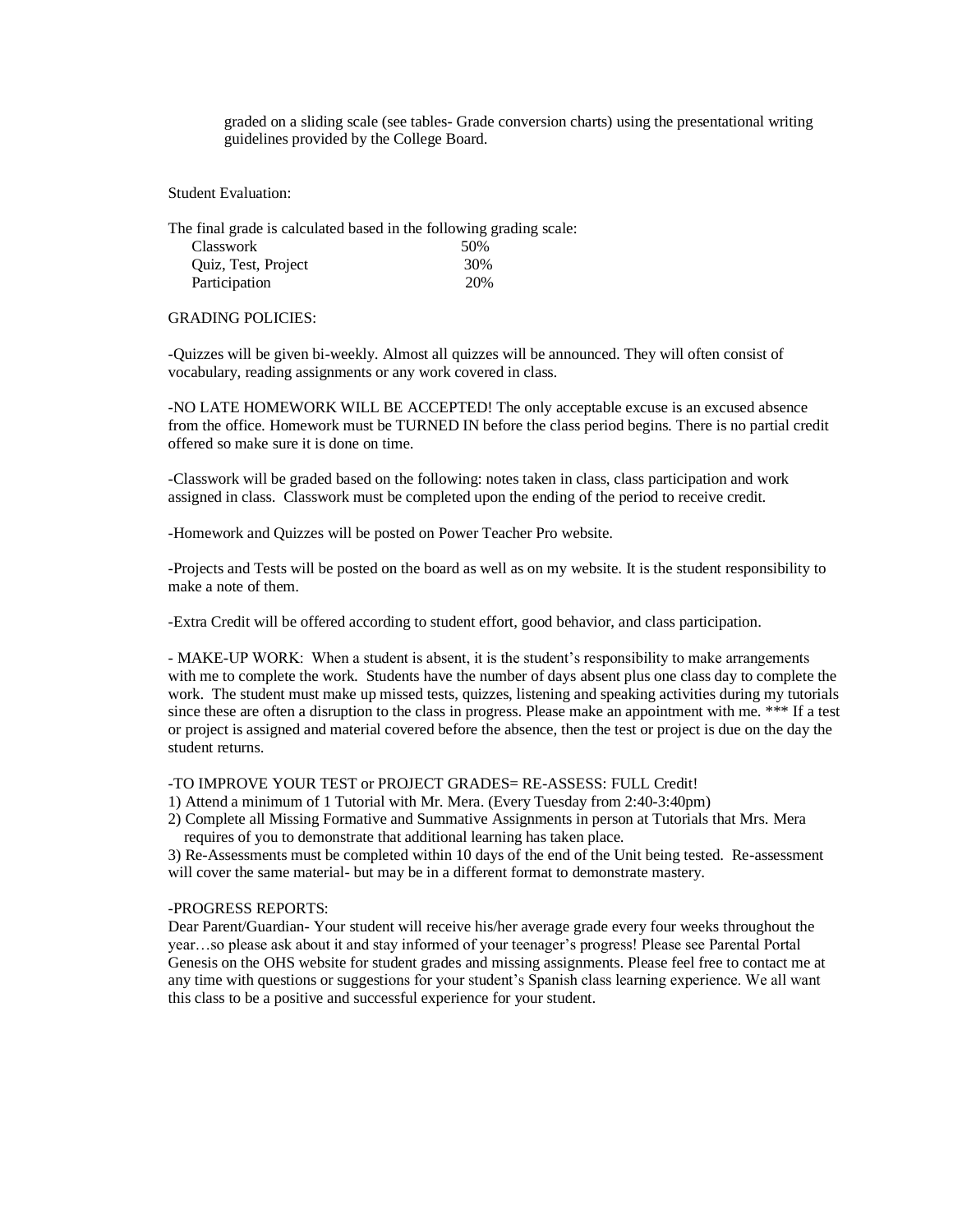#### 1. RESOURCES

The AP® Spanish Language and Culture course will be taught using a multitude of resources to cover all aspects of the Spanish language. All resources can be found in Colle Board website.

Websites for Grammar Practice: cplosangeles

## 1. CLASSROOM RULES

The goal is 100% use of Spanish.

#### **RESPECT**

-All students must respect one another. Absolutely no words or actions that are unkind will be tolerated. - Be silent and listen when someone else is speaking and raise your hand when you want to speak. You must also respect our learning environment and stay on task.

-Treat the classroom with respect. Sticking gum under desks, writing in class textbooks or any other form of disrespect will result in disciplinary action.

## BE READY

-Make sure to bring all materials to class and be ready to begin when the bell rings. The door will be locked at that moment and you will need to get a late pass to be able to come in. All homework must be finished and completed before the bell to receive credit.

- Absolutely no cheating will be tolerated! You must be ready and prepared for every test, quiz and/or assignment. If any cheating occurs the student will receive an automatic zero on the assignment and parents will be contacted immediately along with disciplinary action (see below).

-Chewing gum, eating or drinking in class is not allowed

• All policies in the Student Handbook, Student Code of Conduct and Academic Integrity Policy will be followed.

\*\*\*Cell phones, iPods, and other distractions must be turned off and not used in this classroom unless permission is given by Mrs. Mera.

\*\*\*If caught cheating (or with phone) during a TEST- immediate referral to AP and "Academic Dishonesty" on your permanent record! Be smart! Don't mess up your chances for honors and scholarships due to dishonesty!

State law requires attendance 90% of class time. If a student fails to attend the required number of classes, credit cannot be given without making up time missed and approval from the Attendance Committee. One of the easiest things you can do to obtain your goal of graduation is to COME TO CLASS EVERY SCHOOL DAY!

## Note to Parents/Guardians:

I am looking forward to working with your child. I strongly encourage parent/teacher conferences. If needed, a conference may be set through the counselor's office. The more you know about your child's school performance, achievement, and behavior, the more we will be able to assist him/her to obtain his/her achievement and success. Please feel free to call or email me if you have any questions about this class. I wish you and your child much happiness and success this school year! Thanks.

¡Saludos! Estoy contento de poder trabajar con su hijo/hija. Para aseguramos de que sea exitoso y alcance todos los objetivos propuestos en esta clase. Creo fielmente que usted y yo debemos trabajar juntos. Le invito a pasar por mi salón de clase para poderle conocer y así juntos afianzar esfuerzos. También, se puede comunicar conmigo vía correo electrónico o por teléfono. De necesitar una cita o hablar conmigo llame a la oficina y gustosamente nos pondremos de acuerdo para tener una conferencia. Estaré dando tutorías algunas mañanas, y les pido que anime a su hijo/hija a aprovechar esta oportunidad. Muchas Gracias.